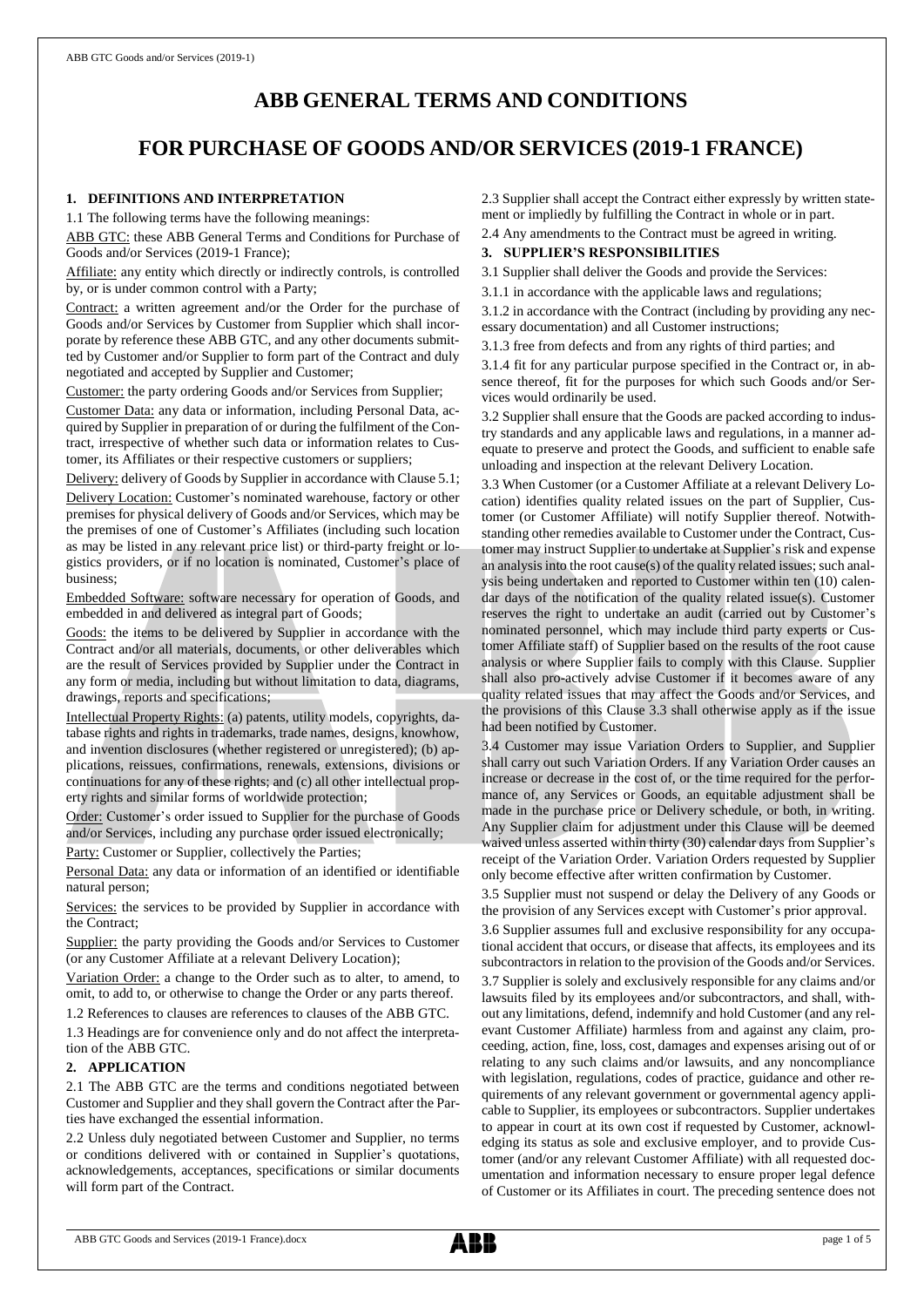apply if the liability or damage was caused by Customer's gross negligence or intentional act.

3.8 Customer is authorized to make, or procure the making of, any payments due to Supplier's subcontractors performing Services, or providing Goods under the Contract, in order to avoid lawsuits, liens or encumbrances. Such payments may be made through withholding Supplier's credits, offsetting or in any other way. Supplier shall provide any support requested by Customer with regard to such payments and indemnify and hold harmless Customer and its Affiliates for any payments made.

# **4. PAYMENT, INVOICING**

4.1 In consideration of the Goods delivered and/or the Services provided by Supplier in accordance with the Contract, Customer shall pay to Supplier the purchase price stated in the Contract provided the invoice fulfils the requirements defined in the Contract. Payment shall be made in the country in which Supplier is registered, to a bank account in the name of Supplier. The price is inclusive of all fees and taxes (other than VAT or equivalent) and of all costs of manufacturing, processing, warehousing and packaging (including returning any returnable packaging) of any Goods.

4.2 Supplier shall submit invoices in an auditable form, complying with applicable laws, generally accepted accounting principles and the specific Customer requirements, containing the following minimum information: Supplier name, address and reference person including contact details; invoice date; invoice number; Order number and Supplier number; address of Customer; quantity; specification of Goods and/or Services; price (total amount invoiced); currency; tax or VAT amount; tax or VAT number; Authorized Economic Operator and/or Approved Exporter Authorization number and/or other customs identification number, if applicable; payment terms as agreed. Supplier shall state the Order number on all invoices (in particular but not limited to commercial, pro forma or customs invoices). In the event of late payment or maturity extension, it will be applied in accordance with the law as a penalty, an increase in the amount of receivables equal to three times the legal rate of interest. Similarly, in case of late payment or partial payment, a lump sum of 40 Euros is payable ipso jure from the first day of delay.

4.3 Invoices must be sent to the billing address specified in the Contract (or as otherwise agreed with Customer).

4.4 Customer shall pay the invoice in accordance with the payment terms agreed in the Contract.

4.5 Customer will reimburse expenses only at cost and to the extent agreed in writing.

4.6 Services charged on the basis of hourly rates require written confirmation of Supplier's time sheets by Customer. Supplier shall submit such time sheets to Customer for confirmation as may be instructed by Customer but latest together with any related invoice. Confirmation of time sheets cannot be construed as acknowledgement of any claims. Customer is not obliged to pay invoices based on time sheets which are not confirmed by Customer in writing.

4.7 Customer reserves the right to set off or withhold payment for Goods and/or Services not provided in accordance with the Contract.

## **5. DELIVERY, PERFORMANCE OF SERVICES**

5.1 Unless agreed otherwise in the Contract, the Goods shall be delivered in accordance with INCOTERMS 2010 FCA, to the Delivery Location.

5.2 The Services shall be provided at the Delivery Location.

5.3 Supplier shall provide, no later than at the time of acceptance of the Contract, the following minimum information: number of packages and contents, the customs tariff numbers of the country of consignment, and the countries of origin for all Goods. For controlled Goods, the relevant national export control numbers must be indicated and, if the Goods and/or Services are subject to U.S. export regulations, the U.S. Export Control Classification Numbers (ECCN) or classification numbers of the International Traffic in Arms Regulations (ITAR) must be specified. Proofs of preferential origin as well as conformity declarations and marks of the country of consignment or destination are to be submitted without being requested; certificates of origin upon request.

5.4 The Goods shall be delivered, and Services shall be provided, during Customer's business hours (or those of the requested Delivery Location) unless otherwise requested by Customer.

5.5 Upon Delivery, Supplier (or its appointed carrier) shall provide Customer (or, if requested, any nominated Customer Affiliate at the Delivery Location) a delivery note and any other required export and import documents not mentioned in Clause 5.3. If Customer has approved partial delivery, such delivery note shall also include the outstanding balance.

5.6 Ownership of the Goods passes to Customer at Delivery. To the extent that the Goods contain Embedded Software, ownership of such Embedded Software will not passto Customer, but Supplier shall grant, or – as applicable – shall procure that the third party owner grants, Customer and all users a worldwide, irrevocable, perpetual, transferable, non-exclusive, royalty-free right to use the Embedded Software as integral part of such Goods and/or for servicing either of them. For the avoidance of doubt, Supplier shall have no rights of retention of title, and Supplier will convey good title to the Goods, free of any liens or encumbrances (but transfer of title and ownership in the Goods to Customer shall not release Customer from its obligation to pay for those Goods, in accordance with the terms of the Contract).

#### **6. ACCEPTANCE**

6.1 Delivery of Goods or provision of Services shall not be deemed to be acceptance of such Goods or Services by Customer. Customer (or its nominated Customer Affiliate at the Delivery Location) shall have reasonable time to inspect or test the Goods and/or Services and to report any defects to Supplier. If a defect in the Goods and/or Services was not reasonably detectable during the inspection, Customer (or its nominated Customer Affiliate at the Delivery Location) shall have reasonable time to provide notice of such defect after it has become apparent and/or to reject the Goods and/or Services.

6.2 The Parties may agree on a certain acceptance procedure, in which case acceptance will be subject to Customer's written acceptance statement (or that of Customer's nominated Affiliate). Supplier shall inform Customer (and any relevant Customer Affiliate) in writing within a reasonable time period in advance when the Goods and/or Services are ready for acceptance.

6.3 Customer may enforce any remedy defined in the Contract for any rejected Goods or Services.

## **7. DELAY**

Supplier will deliver Goods in accordance with any date or time, and at least in accordance with any lead times, specified in the Contract. If the Delivery of Goods or the provision of Services does not comply with the agreed date(s), Customer may:

7.1 terminate the Contract in whole or in part;

7.2 refuse any subsequent delivery of the Goods or provision of the Services;

7.3 recover from Supplier any expenses reasonably incurred by Customer (or any affected Customer Affiliate) in obtaining the Goods and/or Services in substitution from another supplier;

7.4 claim damages for any justified cost, loss, expenses and liquidated damages incurred by Customer (or by any affected Customer Affiliate) which are attributable to Supplier's delay;

7.5 claim liquidated damages as agreed in the Contract;

and it is agreed that Customer may select one or more such remedies, and recovering costs or damages under any of Clauses 7.3 to 7.5 shall not exclude Customer from recovering other costs or damages under the other parts of this Clause 7.

## **8. WARRANTY AND REMEDIES**

8.1 Supplier warrants that the Goods and/or Services comply with the Contract, including but without limitation to Supplier's responsibilities as defined in Clause 3.1.

8.2 Supplier warrants that the Goods are new and unused at the date of Delivery and remain free from defects during the warranty period.

8.3 The warranty period is twenty four (24) months from Delivery, or as otherwise set out in the Contract.

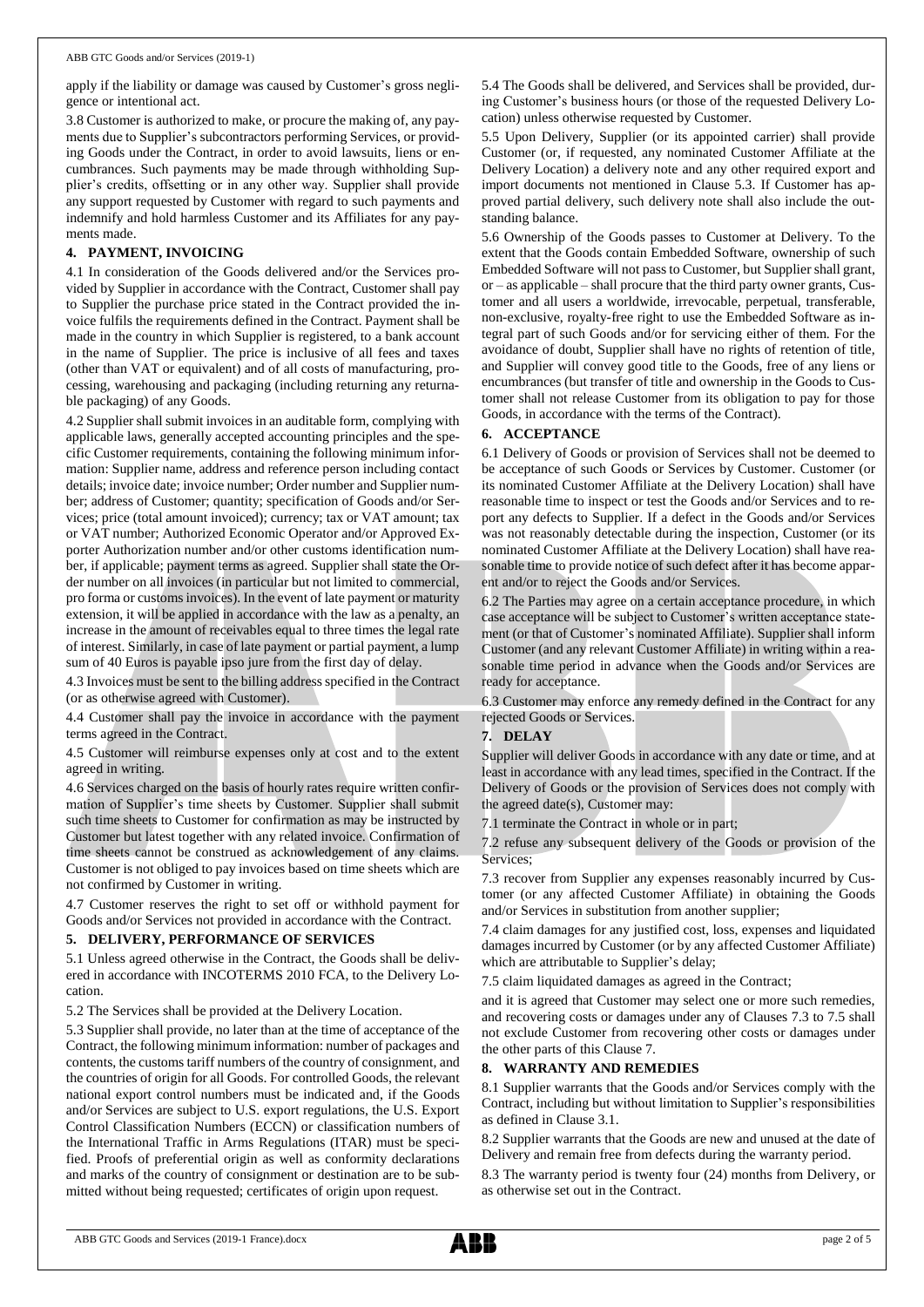8.4 In case of breach of any warranty which is not remedied within forty-eight (48) hours from Customer's notification, or in case of any other breach of the Contract, Customer is entitled to enforce any or all of the following remedies at its discretion and at Supplier's expense:

8.4.1 to give Supplier an opportunity to carry out any additional work necessary to ensure that the Contract is fulfilled;

8.4.2 to require Supplier promptly to repair or replace the defective Goods and/or Services;

8.4.3 to carry out (or to instruct a third party to carry out) any additional work necessary to make the Goods and/or Services comply with the Contract;

8.4.4 to refuse any further Goods and/or Services;

8.4.5 to require Supplier to indemnify and hold harmless Customer (and any relevant Customer Affiliate) for such damages as may have been sustained by Customer (or any Customer Affiliate) as a result of Supplier's breach of the Contract;

8.4.6 to terminate the Contract, and in such event:

8.4.6.1 Customer has no obligation to compensate Supplier (including paying for the Goods and/or Services which have been rejected); and

8.4.6.2 at Customer's option, Supplier shall pay back to Customer any remuneration received from Customer for the Goods and/or Services and take back the Goods at Supplier's own cost and risk; and

8.4.6.3 Customer may source equivalent replacement goods and/or services from an alternative supplier (with any incremental costs incurred in doing so being for Supplier's account).

8.7 In case of a breach of any warranty, the entire warranty period shall be restarted for the defective Goods/Services from the date the remediation is completed to Customer's satisfaction.

8.8 The rights and remedies available to Customer under the Contract are cumulative and are not exclusive of any rights or remedies available at law or in equity.

# **9. INTELLECTUAL PROPERTY RIGHTS**

9.1 Subject to Clause 9.2, Supplier hereby grants Customer and its Affiliates, or undertakes to procure that Customer and its Affiliates are granted, a worldwide, irrevocable, transferable, sub-licensable, non-exclusive, royalty-free license to use the Intellectual Property Rights in the Goods, including Embedded Software, if any.

9.2 Supplier herewith assigns to Customer (or will assign to Customer's nominated Affiliate) full ownership rights in any Intellectual Property Rights in Goods resulting from the Services. Supplier further agrees, upon Customer's request and at its cost, to take all further steps necessary to perfect Customer's ownership (or that of its nominated Affiliate) to the Intellectual Property Rights.

9.3 Intellectual Property Rights in any Goods created by or licensed to Supplier prior or outside a Contract (Pre-Existing IPR) will remain vested in Supplier (or the third-party owner). To the extent that Pre-Existing IPR are embedded in any Goods resulting from the Services, Supplier grants, or undertakes to procure that the third party owner grants, Customer and its Affiliates a worldwide, irrevocable, transferable, sub-licensable, non-exclusive, royalty-free license to use the Pre-Existing IPR as part of such Goods, including the right to improve, develop, market, distribute, sublicense or otherwise use such Pre-Existing IPR.

9.4 Supplier must specify in writing and prior to Delivery all open source software contained in or used by Embedded Software, if any, and request Customer's written approval. Supplier agrees to replace at its own cost any open source software components rejected by Customer with software of at least the same quality and functionality.

9.5 If any claim is made against Customer (or any Customer Affiliate) that the Goods and/or Services infringe a third party's Intellectual Property Rights, Supplier shall at its cost, but at Customer's discretion: (i) procure for Customer, Customer's Affiliates and Customer's clients, as the case may be, the right to continue using the Goods and/or Services; (ii) modify the Goods and/or Services so they cease to be infringing; or (iii) replace the Goods and/or Services with non-infringing equivalents. Otherwise, Customer is entitled to terminate the Contract and to reclaim all sums which it, or any Customer Affiliate, has paid to Supplier thereunder.

## **10. COMPLIANCE, INTEGRITY**

10.1 Supplier shall provide the Goods and/or Services in compliance with all relevant laws, regulations, and codes of practice.

10.2 Supplier and its subcontractors must comply with the ABB List of Prohibited and Restricted Substances and report to Customer (and/or any Customer Affiliate operating at the relevant Delivery Location) the substances contained in the Goods. Supplier must also comply with the reporting and other requirements regarding Conflict Minerals made available under **[www.abb.com](http://www.abb.com/) – Supplying – Material Compliance – ABB Policy and Supplier Requirements** or otherwise and shall provide Customer (and any relevant Customer Affiliate) with documents, certificates and statements as requested. Any statement made by Supplier to Customer (whether directly or indirectly) with regard to materials used for or in connection with the Goods and/or Services will be deemed to be a representation under the Contract.

10.3 Supplier represents and warrants that it is and will remain fully compliant with all applicable trade and customs laws, regulations, instructions, and policies, including, but not limited to, satisfying all necessary clearance requirements, proofs of origin, export and import licenses and exemptions from, and making all proper filings with appropriate governmental bodies and/or disclosures relating to the provision of services, the release or transfer of goods, hardware, software and technology.

10.4 No material or equipment included in or used for the Goods and/or Services must originate from any company or country listed in any relevant embargo issued by the authority in the country where the Goods and/or Services will be used, or by an authority otherwise having influence over the equipment and material forming part of the Goods and/or Services. If any of the Goods and/or Services are or will be subject to export restrictions, it is Supplier's responsibility to promptly inform Customer (and any relevant Customer Affiliate) in writing of the particulars of such restrictions.

10.5 Each Party warrants that it will not, directly or indirectly, and that each has no knowledge that other persons will, directly or indirectly, make any payment, gift or other commitment to its customers, to government officials or to agents, directors and employees of each Party, or any other party, in a manner contrary to applicable laws (including but not limited to the U. S. Foreign Corrupt Practices Act, the UK Bribery Act 2010 and, where applicable, legislation enacted by member states and signatories implementing the OECD Convention Combating Bribery of Foreign Officials), and shall comply with all relevant laws, regulations, ordinances and rules regarding bribery and corruption. Consequently, Customer undertakes, insofar as these provisions are applicable to it, having regard to Article 17.I. of Law No 2016-1691, known as Law Sapin II, on transparency, the fight against corruption and the modernization of economic life, to take measures to prevent and detect the commission in France or abroad of acts of corruption or influence peddling, in the manner provided for in Article 17.II. Nothing in the Contract will render either Party or any of its Affiliates liable to reimburse the other for any such consideration given or promised.

10.6 Supplier herewith acknowledges and confirms that Supplier has received a copy of ABB's Code of Conduct and ABB's Supplier Code of Conduct or has been provided information on how to access both ABB Codes of Conduct online under **[www.abb.com/Integrity](http://www.abb.com/Integrity)**. Supplier agrees to perform its contractual obligations in accordance with both ABB Codes of Conduct.

10.7 ABB has established reporting channels where Supplier and its employees may report suspected violations of applicable laws, policies or standards of conduct as authorized by French law and such as mandated by the CNIL(Commission Nationale Informatique et Liberté) (Web portal: **[www.abb.com/Integrity](http://www.abb.com/Integrity) – Reporting Channels**; contact details specified on this Web portal), and Supplier shall ensure that such reporting channels are used to report any suspected violations.

10.8 Any violation of an obligation contained in this Clause 10 is a material breach of the Contract and entitles the other Party to terminate the Contract with immediate effect and without prejudice to any further rights or remedies available thereunder or at law. Notwithstanding anything to the contrary in the Contract, each Party shall, without any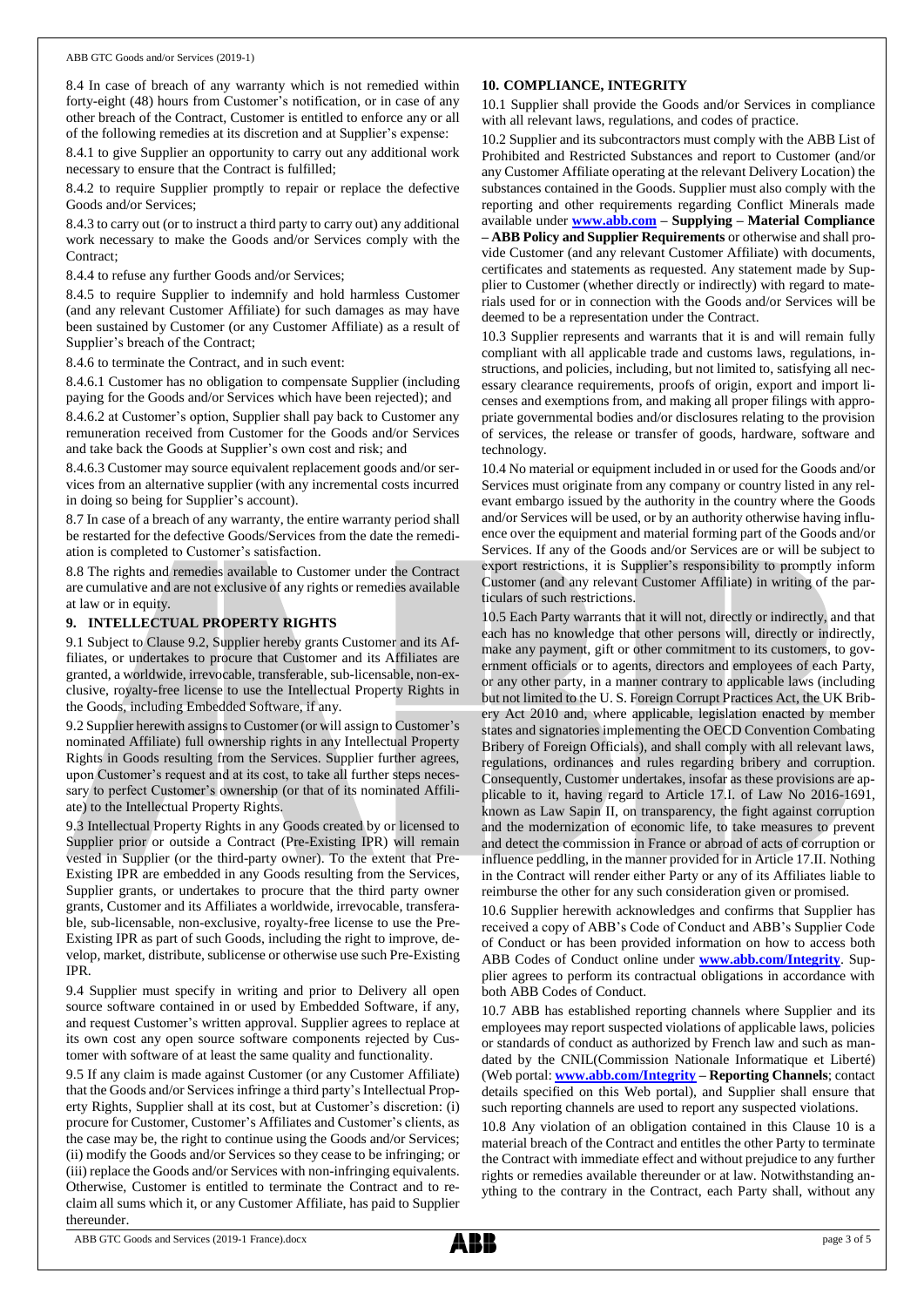limitations, indemnify and hold harmless the other Party (and any affected Customer Affiliate) for all liabilities, damages, cost or expenses incurred as a result of any such violation and/or termination of the Contract, or arising from export restrictions concealed by Supplier.

# **11. CONFIDENTIALITY, DATA SECURITY,**

#### **DATA PROTECTION**

11.1 Supplier shall keep in strict confidence all Customer Data and any other information concerning Customer's or its Affiliates' business, their products and/or their technologies which Supplier obtains in connection with the Goods and/or Services to be provided (whether before or after acceptance of the Contract). Supplier shall restrict disclosure of such confidential material to such of its employees, agents or subcontractors or other third parties as need to know the same for the purpose of the provision of the Goods and/or Services to Customer. Supplier shall ensure that such employees, agents, subcontractors or other third parties are subject to and comply with the same obligations of confidentiality as applicable to Supplier and will be liable for any unauthorized disclosures.

11.2 Supplier shall apply appropriate safeguards, adequate to the type of Customer Data to be protected, against the unauthorised access or disclosure of Customer Data and protect such Customer Data in accordance with the generally accepted standards of protection in the related industry, or in the same manner and to the same degree that it protects its own confidential and proprietary information – whichever standard is higher. Supplier may disclose confidential information to Permitted Additional Recipients (which means Supplier's authorised representatives, including auditors, legal counsel, consultants and advisors) provided always that: (i) such information is disclosed on a strict need-toknow basis; and (ii) such Permitted Additional Recipients sign with Supplier a confidentiality agreement with terms substantially similar hereto or, where applicable, are required to comply with codes of professional conduct ensuring confidentiality of such information. Supplier shall comply with, and ensure that the Permitted Additional Recipients comply with, any security procedure, policy or standard provided to Supplier by Customer or any of its Affiliates from time to time, and in particular with the ABB Cyber Security Requirements for Suppliers as made available under **[www.abb.com/Supplying/Cybersecu](http://www.abb.com/Supplying/Cybersecurity)[rity](http://www.abb.com/Supplying/Cybersecurity)**, or as otherwise set out in the Contract.

11.3 Supplier must not: (i) use Customer Data for any other purposes than for providing the Goods and/or Services; or (ii) reproduce the Customer Data in whole or in part in any form except as may be required by the Contract; or (iii) disclose Customer Data to any third party, except to Permitted Additional Recipients or with the prior written consent of Customer.

11.4 Supplier shall install and update at its own cost adequate virus protection software and operating system security patches for all computers and software utilized in connection with providing the Goods and/or Services.

11.5 Supplier shall inform Customer (and any affected Customer Affiliate) without delay about suspicion of breaches of data security or other serious incidents or irregularities regarding any Customer Data.

11.6 Supplier agrees that Customer (and any affected Customer Affiliate) may provide any information received from Supplier to other Affiliates of Customer and to third parties.

## 11.7 **Protection of Personal Data**

11.7.1 If Customer discloses Personal Data to Supplier, Supplier shall comply with all applicable data protection laws and regulations.

11.7.2 Supplier shall apply appropriate physical, technical and organizational measures to ensure a level of security of Personal Data appropriate to the respective risk and the ability to ensure the ongoing confidentiality, integrity, availability and resilience of processing systems and services.

11.7.3 Supplier agrees that it will not withhold or delay its consent to any changes to this Clause 11 which in Customer's or its Affiliates' reasonable opinion are required to be made in order to comply with applicable data protection laws and regulations and/or with guidelines and advice from any competent supervisory authority, and agrees to implement any such changes at no additional cost to Customer.

11.7.4 Supplier acknowledges that the processing of Personal Data in accordance with the Contract may require the conclusion of additional data processing or data protection agreements with Customer or its Affiliates. To the extent such additional agreements are not initially concluded as part of the Contract, Supplier, its relevant Affiliates or subcontractors shall upon Customer's request promptly enter into any such agreement(s), as designated by Customer and as required by mandatory law or a competent data protection or other competent authority.

# **12. LIABILITY AND INDEMNITY**

12.1 Without prejudice to applicable mandatory law, Supplier shall, without any limitations, indemnify and hold harmless Customer, and any affected Customer Affiliate, for all liabilities, damages, cost, losses or expenses incurred by Customer (or such Customer Affiliate) as a result of Supplier's breach of the Contract. Supplier shall, without any limitations, indemnify and hold harmless Customer and each relevant Customer Affiliate for any claim made by a third party against Customer (or such Customer Affiliate) in connection with the Goods and/or Services, including but without limitation to claims that such Goods and/or Services infringe a third party's Intellectual Property Rights. Upon Customer's request Supplier shall defend Customer (or any relevant Customer Affiliate) against any third-party claims.

12.2 Supplier is responsible for the control and management of all of its employees, suppliers and/or subcontractors, and it is responsible for their acts or omissions as if they were the acts or omissions of Supplier.

12.3 Supplier shall maintain in force, and upon request provide evidence of, adequate liability insurance and statutory worker's compensation/employer's liability insurance with reputable and financially sound insurers, which however will not relieve Supplier from any liability towards Customer (or any Customer Affiliate). The insured amount cannot be considered as limitation of liability.

## **13. TERMINATION**

13.1 Customer may terminate the Contract for convenience in whole or in part by giving Supplier thirty (30) calendar days written notice. In such event Customer shall pay to Supplier the value of the delivered but unpaid Goods and/or Services (provided that such Goods and/or Services otherwise comply with the Contract) and proven direct costs reasonably incurred by Supplier for undelivered Goods and/or Services, however in no event more than the price for the Goods and/or Services agreed under the Contract. No further compensation will be due to Supplier.

13.2 In the event of Supplier's breach of the Contract, Customer is entitled to terminate the Contract in accordance with Clause 8.4.

13.3 Customer may terminate the Contract with immediate effect by notice in writing in the event that: (i) an interim order is applied for or made, or a voluntary arrangement approved, or a petition for a bankruptcy order is presented or a bankruptcy order is made against Supplier; or (ii) any circumstances arise which entitle the court or a creditor to appoint a receiver or administrator or to make a winding-up order; or (iii) other similar action is taken against or by Supplier by reason of its insolvency or in consequence of debt; or (iv) there is a change of control of Supplier.

13.4 Upon termination Supplier shall immediately and at Supplier's expense return to Customer (or Customer's Affiliate) all Customer or Customer Affiliate property (including any Customer Data, documentation, and transfer of Intellectual Property Rights) then under Supplier's control and provide Customer (or its nominated Affiliate) with the complete documentation about the Goods and/or Services.

## **14. FORCE MAJEURE**

14.1 Neither Party (nor any Customer Affiliate receiving the Goods and/or Services) will be liable for any delay or failure to perform its obligations under a Contract if the delay or failure results from an event of Force Majeure. **Force Majeure** means an event that was not foreseeable by the affected Party (or Customer Affiliate) at the time of execution of the Contract, is unavoidable and outside the reasonable control of the affected Party (or Customer Affiliate), provided that it cannot overcome such event despite all reasonable efforts, and that it provides notice to the other Party (and, in the case of Supplier being affected, to